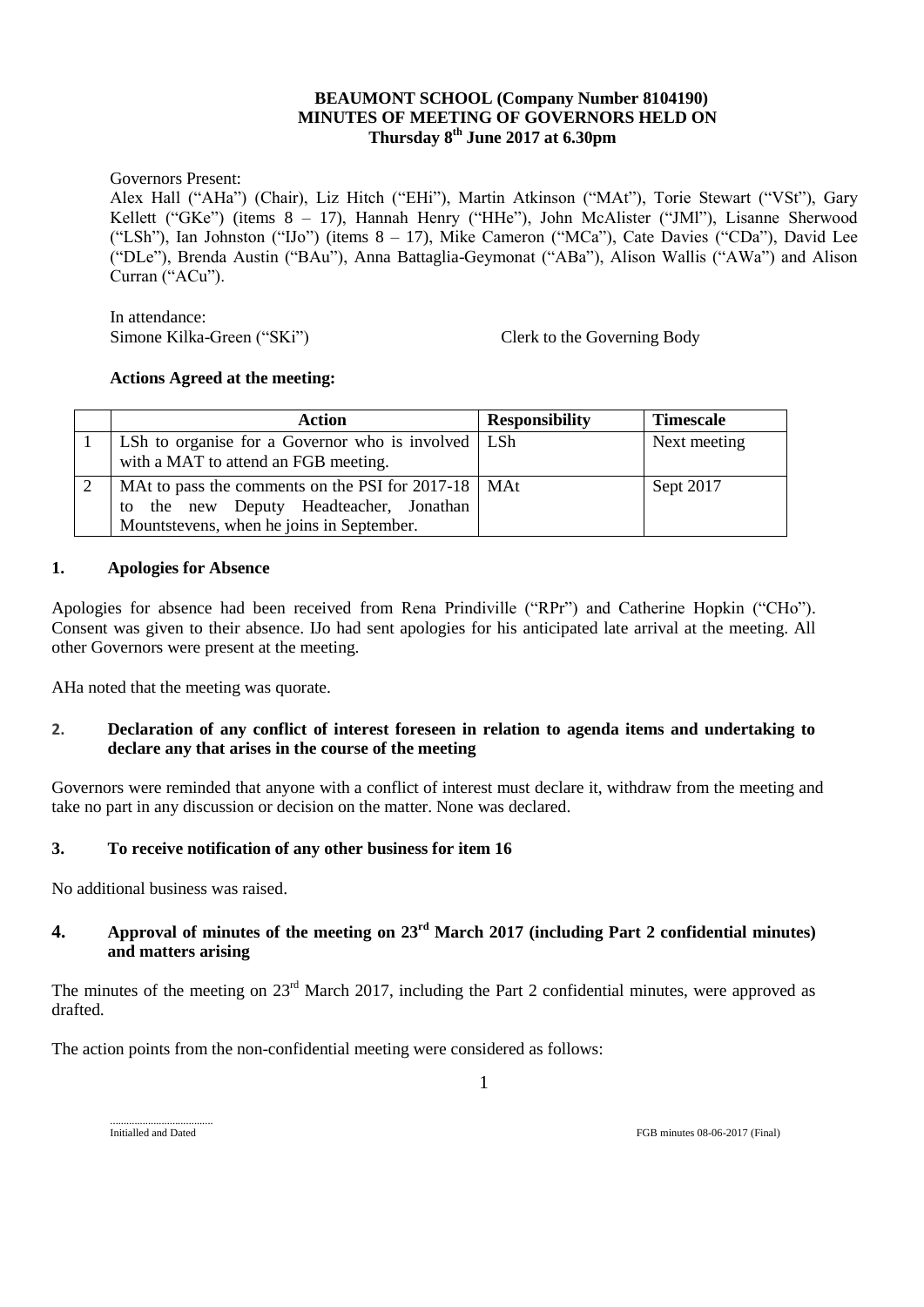|                | <b>Action</b>                                                                                                                                                   | <b>Responsibility</b>                                    | <b>Timescale</b> | <b>Update</b>                                             |
|----------------|-----------------------------------------------------------------------------------------------------------------------------------------------------------------|----------------------------------------------------------|------------------|-----------------------------------------------------------|
| $\overline{1}$ | EHi to invite a representative from Year<br>12 to attend the next meeting.                                                                                      | EHi                                                      | Next meeting     | Completed, none<br>were able to<br>attend the<br>meeting. |
| 2              | SKi to print off the amended Code of<br>Practice for School Governors and take it<br>to the next round of committee meetings<br>for signature by all governors. | SKi                                                      | ASAP             | Ongoing.                                                  |
| 3              | School Business Manager/Resources<br>Committee to review how contract risk is<br>managed operationally by the school.                                           | <b>School Business</b><br>Manager/Resources<br>Committee | <b>ASAP</b>      | On agenda for<br>next Resources<br>Committee<br>meeting.  |
| $\overline{4}$ | LSh to organise for a Governor who is<br>involved with a MAT to attend an FGB<br>meeting.                                                                       | <b>LSh</b>                                               | <b>ASAP</b>      | This action was<br>carried forward.                       |

LSh

The actions from the confidential part of the meeting were discussed and **noted in Part 2 confidential minutes.**

### **5. Student and House Leadership Update**

EHi confirmed that there were no areas on which to update governors.

### **6. Committee reports and updates**:

#### **A. Resources**

Governors had considered the minutes of the last Committee meeting which had been distributed prior to the meeting. There were no questions arising.

### **B. Community, Teaching and Learning**

Governors had considered the minutes of the last Committee meeting which had been distributed prior to the meeting. There were no questions arising.

### **7. FAB**: **update on the construction of the new junction and access road by Charles Church**

Governors noted that work is underway on the old playing fields, which Charles Church is now occupying under licence from Hertfordshire County Council ("HCC"). AHa informed governors that there was a project meeting with HCC planned for the following morning, at which it was hoped that some further information on timescales for the access road would be provided to the school.

AHa informed governors that the new playing fields project has now been signed off, but the final costs figures are still awaited from HCC. It was hoped that they would be provided by HCC at the meeting tomorrow. One other outstanding matter that was being pursued by the FAB Group was the collateral warranty from the designer of the playing fields.

With regard to the sports hall, AHa confirmed that following an all-day snagging meeting, there was still some

 $\mathcal{D}_{\alpha}$ 

Initialled and Dated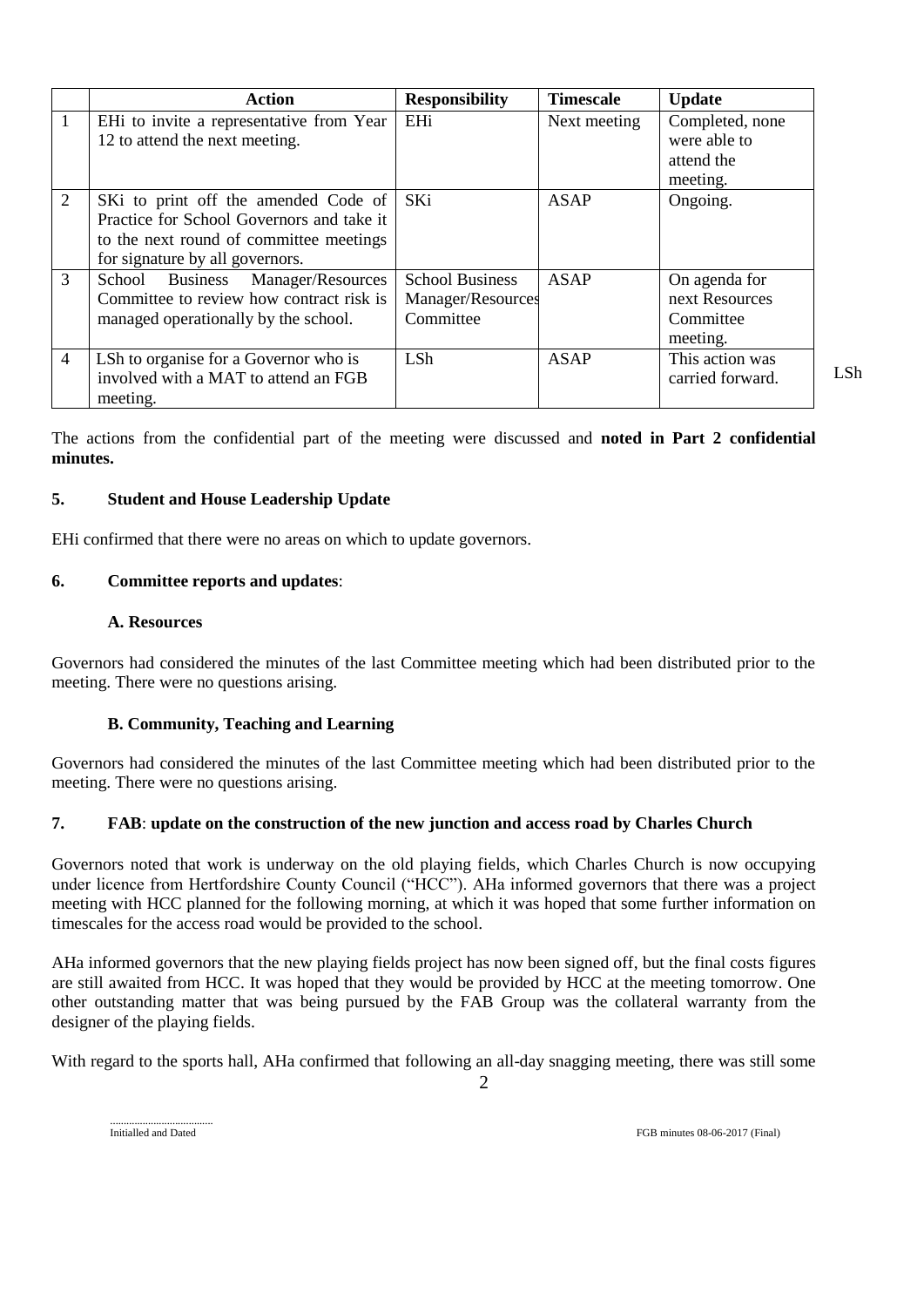snagging work to be completed. Some of that work would be carried out over the Summer break. The final costs position was also yet to be finalised, but was unlikely to be confirmed until the Autumn Term.

## **8. SEC 2: update**

EHi reported that the architects that had been appointed for the SEC 2 project had presented their initial ideas to the school. These included a new science block consisting of 5 labs, a prep room and 7 general teaching rooms. Whether this can be achieved will depend on the budget and also planning consents.

MAt explained that the school had been looking very carefully at the play spaces around the site for the students, and also ways of relieving the long queues for food at lunchtime. The queuing issue will not be addressed by covering over the quads next to the dining space, as they would just provide additional eating spaces, with the queuing issue remaining. The proposed solution was to build a new eating area on the back playground.

A pre-app planning submission had been made to St Albans District Council at the end of Half Term, and it was hoped that some feedback would be received from that to enable the plans to be refined with some knowledge of what was likely to receive planning consent.

EHi informed governors that HCC was currently speaking to all secondary schools in St Albans about the next phase of expansion, SEC 3. HCC was approaching all the schools to ask them what additional facilities they would need in order to accept another form of entry. It would then analyse those requests in terms of feasibility and cost. HCC would also review that information against its own analysis of each schools' requirements based on BB103. This analysis might not reflect the same shortfalls that a school determined itself to have.

MAt confirmed that, prior to responding to HCC on SEC 3, he would be carrying out a detailed analysis of the impact of an additional form of entry on the school's curriculum and the impact on students.

### *IJo arrived at the meeting.*

MAt explained that, although he was confident that the expansion to 7 forms of entry from September 2018 was in the best interests of the school and the students, he needed to be satisfied in the same way about moving to 8 forms of entry.

*GKe arrived at the meeting.*

## **9. To ratify the approval of the contracts for the replacement of the windows, flat roofing and guttering works in Block B using CIF funding**

Governors had received a detailed email from SKi on  $26<sup>th</sup>$  May 2017 setting out the position on the tender process for the works to replace the windows and carry out roofing and guttering works in Block B using CIF funding, and attaching the detailed tender reports prepared by Barkers Associates. Approval was given by governors by email on 5<sup>th</sup> June 2017 to award the roofing and guttering works to Acclaim Contracts and to award the windows work to Euro Windows.

To cater for some movement in the final prices set out in SKi's email, approval was given for the school to enter into the stated contracts, with it being noted that the final figures might vary, and giving the necessary approval, subject to the overall expenditure being within the available CIF funding. The intention was to give some flexibility to the school to negotiate the final terms of the contracts, and be able to place them (and secure the timescales for the works) without the need to come back to governors for further approval.

3

Initialled and Dated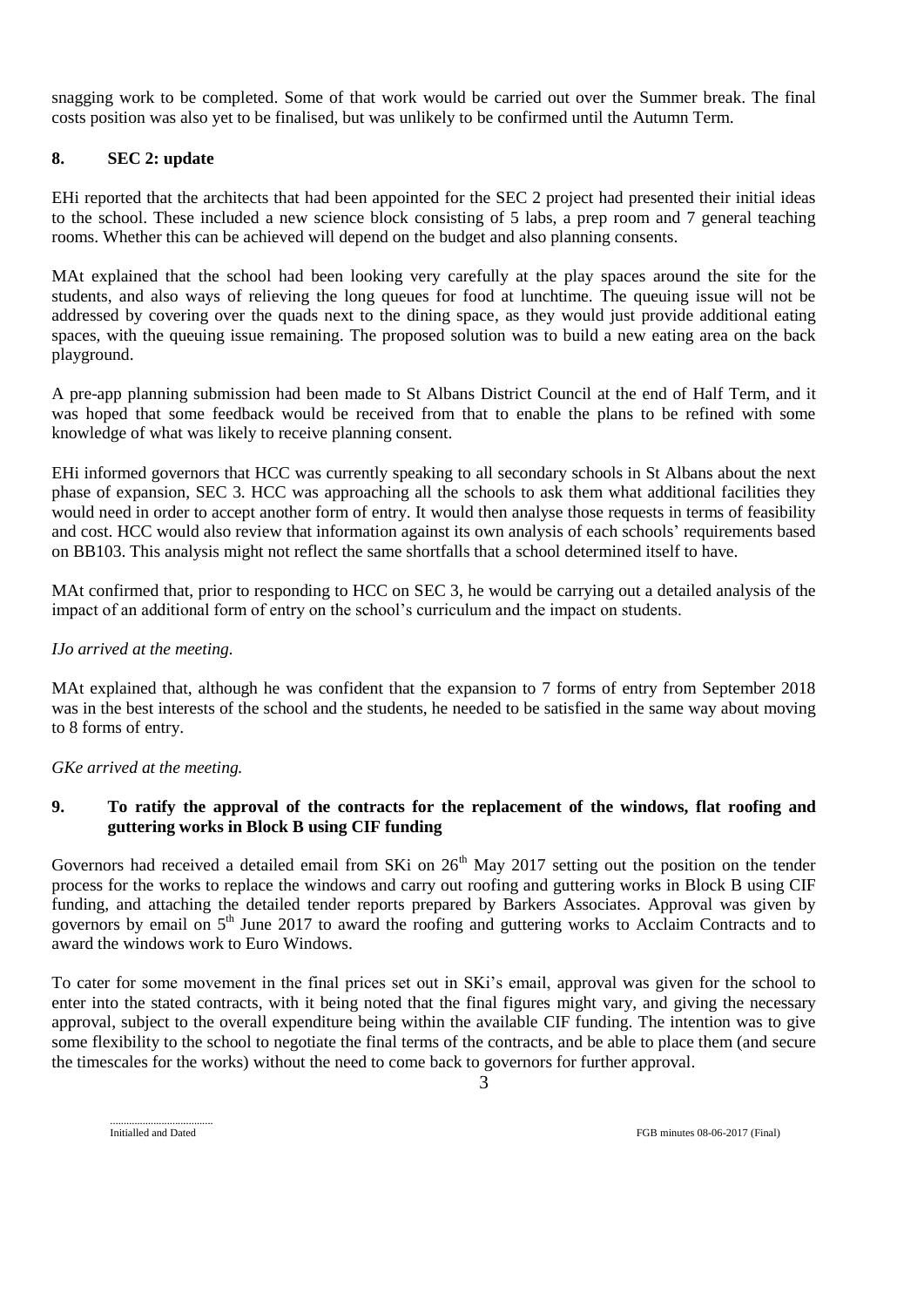That approval was unanimously ratified.

EHi reported that the window company had now carried out a more detailed survey, and had confirmed that the work should take 14 weeks to complete. The work would therefore start in the last week of June 2017 so that as much as possible would br complete by September 2017. She confirmed that the school would plan how to manage the impact on timetabling.

## **10. Chair's Update**

## *There was a confidential discussion which is recorded in Part 2 confidential minutes.*

AHa reported that the Fundraising Working Party had been closed and its last meeting would be on Friday 9<sup>th</sup> June. The school was actively fundraising and this was now an operational matter for the school, which would be reported to Resource Committee meetings as a standing item.

It was noted that, in the last Beaumont Life, AHa had included an article from the governing body in which he had reiterated the fact that any parental contributions would only be used for either the Beaumont Arts Centre fundraising or teaching and learning within the school (i.e. meeting the in-year deficit).

## **11. Head's Report (verbal) including closing of the Plan for School Improvement ("PSI") for 2016-17 and approval of the PSI for 2017-18**

Governors had received and considered the annotated Plan for School Improvement ("PSI") for 2016-17 in advance of the meeting, which it was agreed was now closed. EHi confirmed that, where relevant, areas had been rolled into the PSI for 2017-18.

Governors had also received and considered the Plan for School Improvement ("PSI") for 2017-18 in advance of the meeting. EHi explained that the PSI was now set out with 9 specific areas, which (it was agreed) do not easily split between the 2 committees for monitoring purposes.

This was discussed and governors agreed that each committee can oversee all of the areas of the PSI as there is often overlap between the areas considered by the committees in any event. It was agreed that it would be useful to include within the PSI an indication of which committee would have primary oversight of each of the areas.

Governors raised various questions and comments as follows:

- Whether the PSI is, or should be, published externally. MAt confirmed that he would like staff to have sight of it and be aware of the key areas.
- It was suggested that there should be clear phasing within the document as it was agreed that 9 areas is a lot for the school to deal with at once. Including phasing would encourage focus on certain areas at certain times.
- It was noted that the PSI document does not include Leadership Team leads. MAt confirmed that that is deliberate to promote collaborative working.
- Governors suggested that point 2 of the PSI should be amended to include staff retention and recruitment (including training teachers with the aim of them staying at the school) and point 8 should be extended to include parental engagement.

4

Governors asked that the targets for A levels be translated to the new marking system.

Initialled and Dated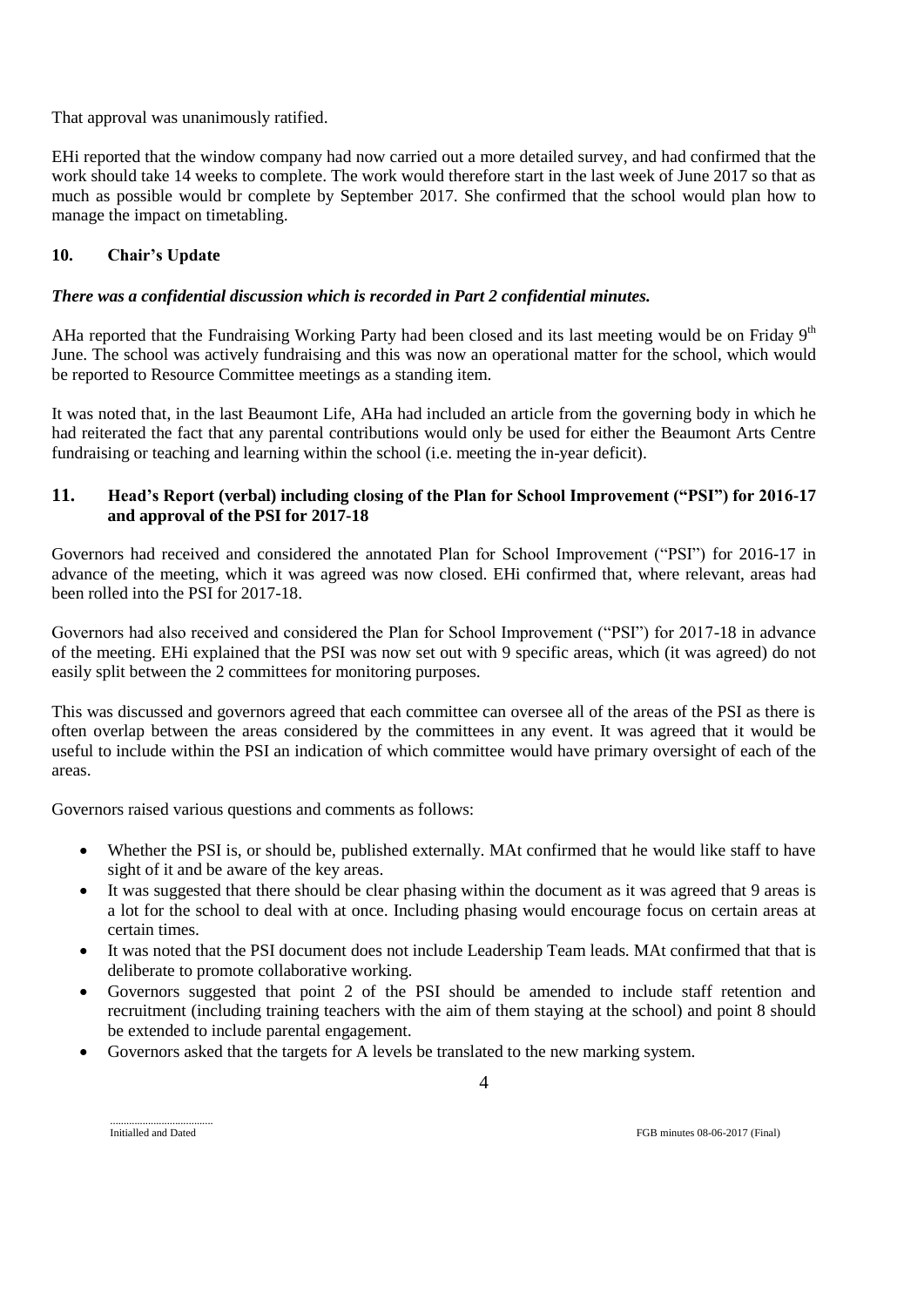Subject to the comments above, the draft PSI for 2017-18 was approved. MAt agreed to pass relevant MAtcomments to the new Deputy Headteacher, Jonathan Mountstevens, when he joins in September.

On staffing, EHi confirmed that the school was fully staffed for September 2017 with teaching staff. Some adverts had been placed for support staff.

On fundraising, EHi reported that, so far, the school has received around £50,000 towards the 80 in '18 campaign. A detailed letter about funding was sent to parents and in response around 10 parents sent EHi copies of the letters that they had sent to their MPs and/or the DfE.

Governors had noted the Gold Award Duke of Edinburgh students and congratulated them and the school on their achievement.

EHi reminded governors about Rob's Festival on 24<sup>th</sup> June 2017 and it was noted that the week of Curriculum Enrichment Days commenced on 3<sup>rd</sup> July 2017.

Governors were reminded of various other dates including EHi's retirement party on 13<sup>th</sup> July 2017.

## **12. Multi-academy trusts - update**

## *There was a detailed discussion on this agenda item which is recorded in Part 2 confidential minutes.*

## **13. Safeguarding – update and report on the audit of the single central record**

AWa reported that Sue Parsons had done an excellent job maintaining the single central record which was audited by AWa on  $5<sup>th</sup>$  June 2017, and had been previously audited by EHi on  $16<sup>th</sup>$  May 2017.

EHi reported that there was no other safeguarding update other than that the police had visited school after the Manchester bomb to discuss the school's lockdown procedure. EHi confirmed that she subsequently emailed all staff and AHa about that, and the students had been told to be vigilant and to 'Run, hide and tell".

It was noted that the risk level, which was critical, had now been reduced to severe, although Hertfordshire was not considered to be at high risk. All staff were vigilant and a practice of the lockdown procedure was planned for an inset day when the students were not in school, so that they were not made worried or anxious by it.

## **14. Policies – consideration and approval of the following policies (bearing in mind the responsibility to carry out an equality impact assessment in accordance with the school's Public Sector Equality Duty under the Equality Act 2010):**

- **a) Policy on the exercise of employer's discretion recommended by the Resources Committee (due July 2017)**
- **b) Safer Recruitment Policy as (due June 2017)**

Governors had reviewed each of the policies which had been distributed by email before the meeting.

Governors noted their responsibility as part of the review and approval of all policies and procedures to ensure that none of the policies/procedures approved had any disproportionate benefit or detriment and did not contain any discriminatory statements or have an adverse impact on any disadvantaged or vulnerable group.

5

Initialled and Dated